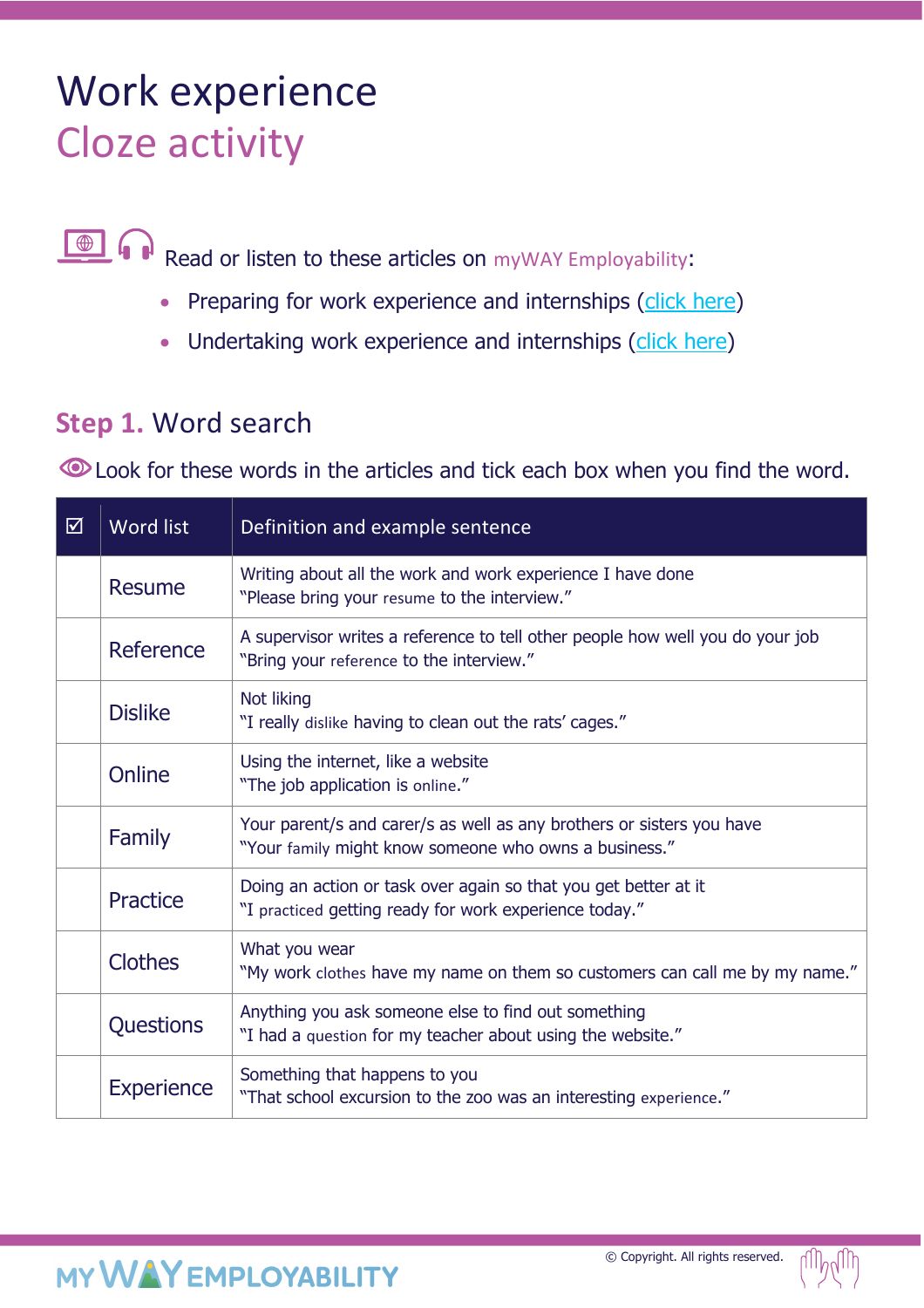## Step 2. Finish the sentence

The sentences below are incomplete. Use the word from the wordlist that finishes each sentence.

• When you go to a workplace and learn about how to do a job,

| it is called work |  |
|-------------------|--|
|                   |  |

.

- School can help you organise a work experience. You can also search for opportunities \_\_\_\_\_\_\_\_\_\_\_\_\_\_\_\_\_\_\_\_\_\_\_\_\_\_\_\_\_\_\_\_\_\_. You also can speak to your
- It's a good idea to ask your work experience supervisor for a
- You can also include your work experience on your .
- It's OK to have a list of the state of the state of to ask your supervisor on your first day of work experience.
- Before you start your work experience it's a good idea to write down and/or how to get to your work experience and to have your work organised in advance.